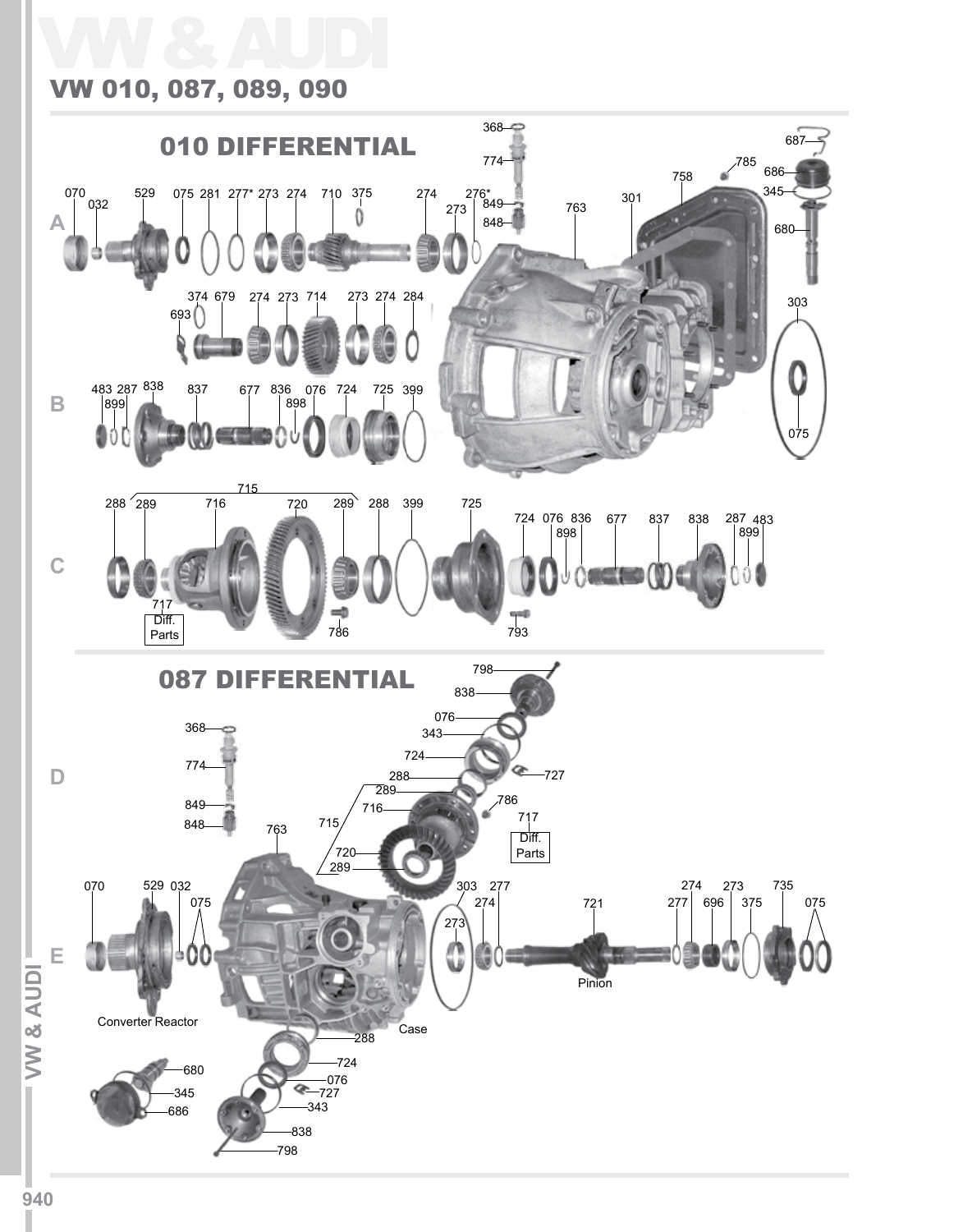# VW & AUDI VW 010, 087, 089, 090

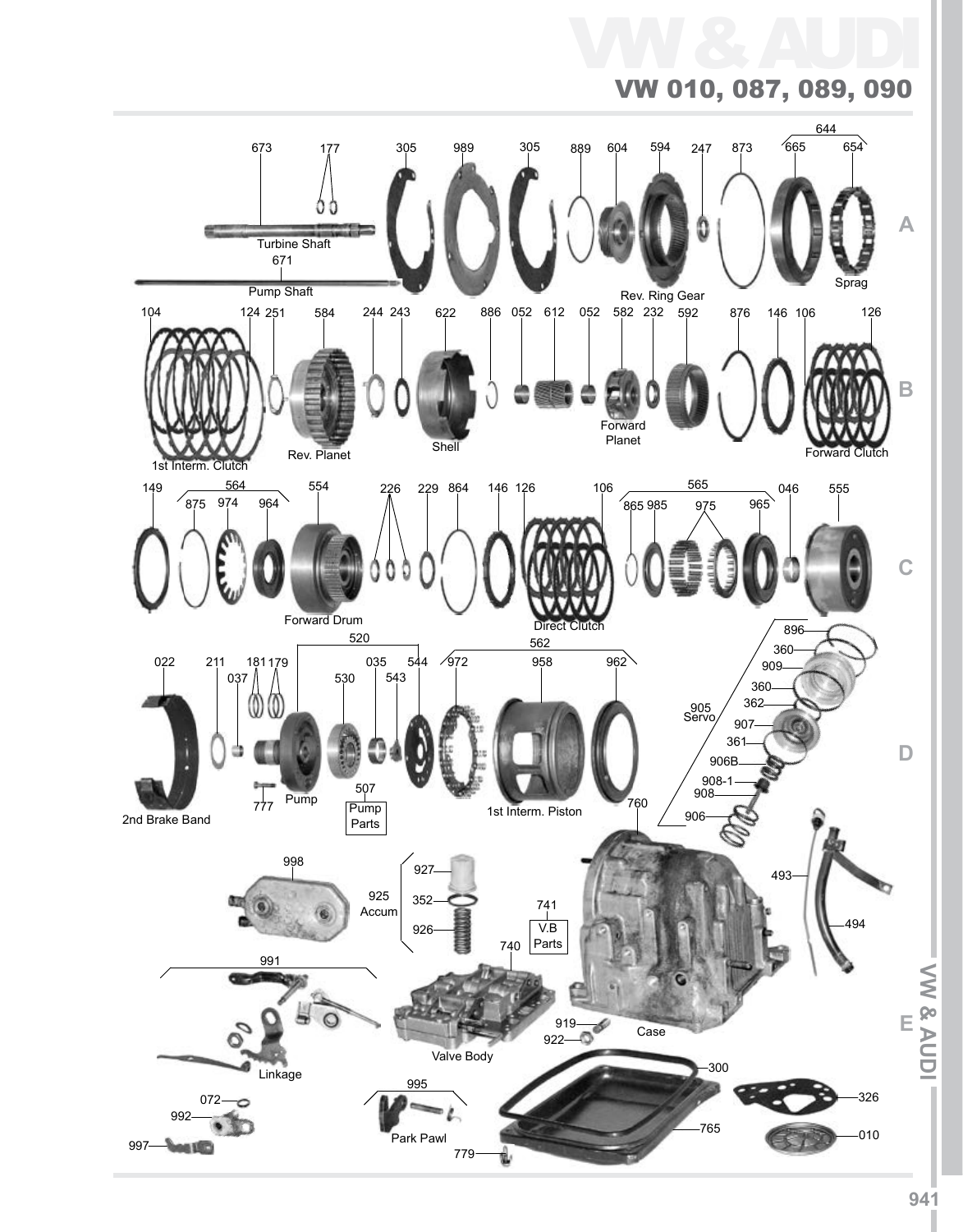|    | ILL# Part#              |  |                                   | QTY | REF# |  |  |
|----|-------------------------|--|-----------------------------------|-----|------|--|--|
|    |                         |  | <b>OVERHAUL KITS</b>              |     |      |  |  |
|    |                         |  |                                   |     |      |  |  |
|    |                         |  |                                   |     |      |  |  |
|    |                         |  |                                   |     |      |  |  |
|    |                         |  |                                   |     |      |  |  |
|    |                         |  | <b>SUB KITS &amp; PISTON KITS</b> |     |      |  |  |
|    |                         |  |                                   |     |      |  |  |
|    |                         |  |                                   |     |      |  |  |
|    |                         |  |                                   |     |      |  |  |
|    |                         |  |                                   |     |      |  |  |
|    |                         |  | <b>MASTER L/STEEL KITS</b>        |     |      |  |  |
|    |                         |  |                                   |     |      |  |  |
|    |                         |  |                                   |     |      |  |  |
|    |                         |  |                                   |     |      |  |  |
|    |                         |  |                                   |     |      |  |  |
|    |                         |  |                                   |     |      |  |  |
|    |                         |  | <b>MASTER W/STEELS KITS</b>       |     |      |  |  |
|    |                         |  |                                   |     |      |  |  |
|    |                         |  |                                   |     |      |  |  |
|    |                         |  |                                   |     |      |  |  |
|    |                         |  |                                   |     |      |  |  |
|    |                         |  |                                   |     |      |  |  |
|    |                         |  |                                   |     |      |  |  |
|    |                         |  | <b>FILTERS</b>                    |     |      |  |  |
|    |                         |  |                                   |     |      |  |  |
|    |                         |  |                                   |     |      |  |  |
|    |                         |  | <b>BANDS</b>                      |     |      |  |  |
|    |                         |  |                                   |     |      |  |  |
|    |                         |  |                                   |     |      |  |  |
|    |                         |  | <b>BUSHINGS</b>                   |     |      |  |  |
|    |                         |  |                                   |     |      |  |  |
|    |                         |  |                                   |     |      |  |  |
|    |                         |  |                                   |     |      |  |  |
|    |                         |  |                                   |     |      |  |  |
|    |                         |  |                                   |     |      |  |  |
|    | $046$                   |  |                                   |     |      |  |  |
|    | $052$                   |  |                                   |     |      |  |  |
|    | <b>METAL CLAD SEALS</b> |  |                                   |     |      |  |  |
|    |                         |  |                                   |     |      |  |  |
|    |                         |  |                                   |     |      |  |  |
|    | 075                     |  |                                   |     |      |  |  |
|    | $075$                   |  |                                   |     |      |  |  |
|    |                         |  |                                   |     |      |  |  |
|    |                         |  |                                   |     |      |  |  |
|    | 075                     |  |                                   |     |      |  |  |
|    | 075                     |  |                                   |     |      |  |  |
|    | 076                     |  |                                   |     |      |  |  |
|    | $076$                   |  |                                   |     |      |  |  |
|    | 076                     |  |                                   |     |      |  |  |
|    | 079                     |  |                                   |     |      |  |  |
|    |                         |  |                                   |     |      |  |  |
|    |                         |  |                                   |     |      |  |  |
|    |                         |  | <b>FRICTIONS</b>                  |     |      |  |  |
|    |                         |  |                                   |     |      |  |  |
| ⋖  |                         |  |                                   |     |      |  |  |
|    |                         |  |                                   |     |      |  |  |
| න් |                         |  |                                   |     |      |  |  |
|    |                         |  |                                   |     |      |  |  |
|    |                         |  |                                   |     |      |  |  |
|    |                         |  |                                   |     |      |  |  |
|    |                         |  | <b>STEELS</b>                     |     |      |  |  |
|    | $124$                   |  |                                   |     |      |  |  |
|    | $126$                   |  |                                   |     |      |  |  |
|    |                         |  |                                   |     |      |  |  |
|    |                         |  |                                   |     |      |  |  |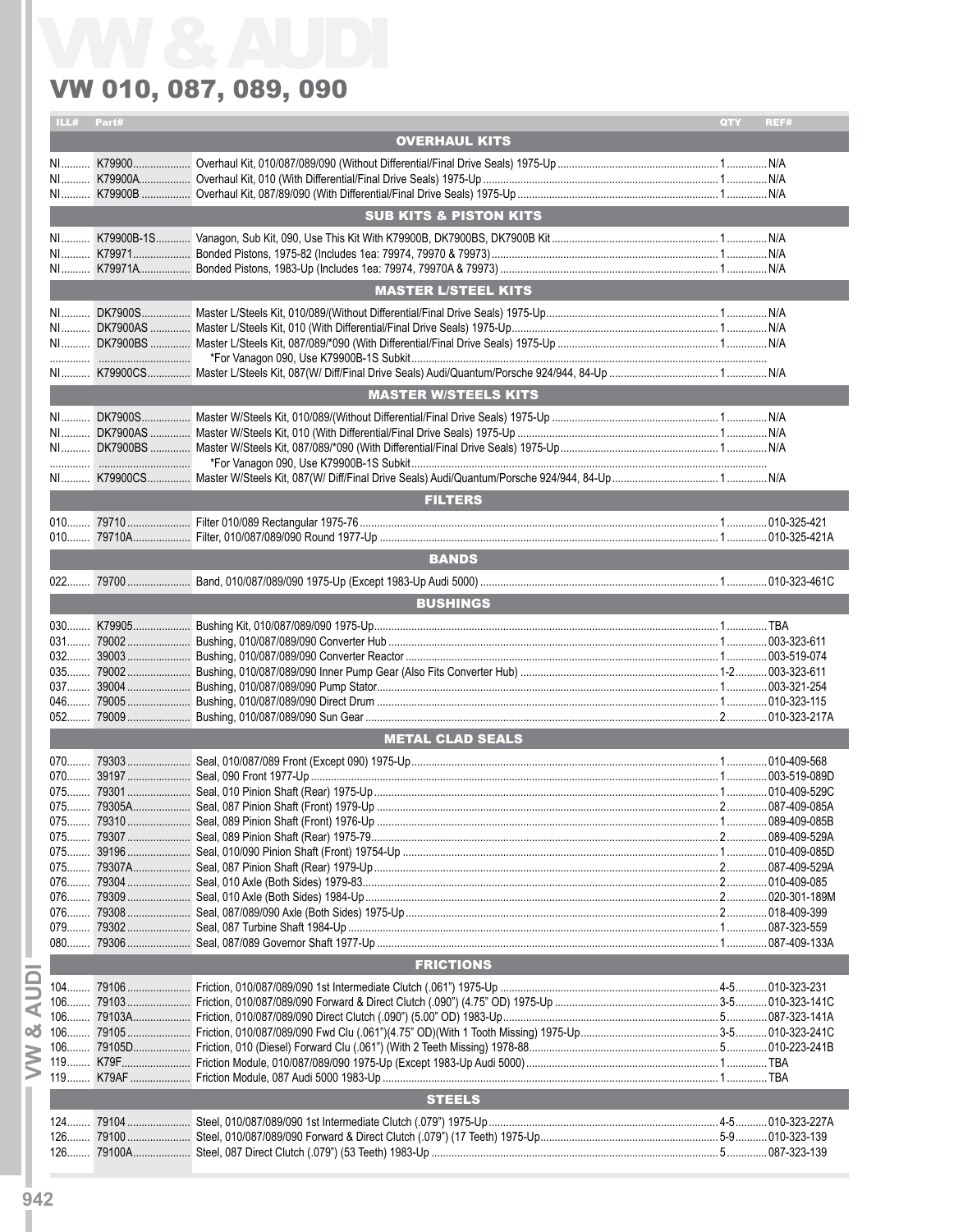| ILL# Part#   |        |                                              | <b>QTY</b> | REF#          |
|--------------|--------|----------------------------------------------|------------|---------------|
|              |        |                                              |            |               |
|              |        |                                              |            |               |
|              |        | <b>PRESSURE PLATES</b>                       |            |               |
|              |        |                                              |            |               |
| $146$        |        |                                              |            |               |
|              |        |                                              |            |               |
|              |        | <b>SEALING RINGS</b>                         |            |               |
|              |        |                                              |            |               |
|              |        |                                              |            |               |
|              |        |                                              |            |               |
| $181$        |        |                                              |            |               |
|              |        | <b>WASHERS &amp; BEARINGS</b>                |            |               |
|              |        |                                              |            |               |
|              |        |                                              |            |               |
|              |        |                                              |            |               |
|              |        |                                              |            |               |
|              |        |                                              |            |               |
|              |        |                                              |            |               |
|              |        |                                              |            |               |
| 243          |        |                                              |            |               |
|              |        |                                              |            |               |
|              |        |                                              |            |               |
|              |        |                                              |            |               |
| 251          |        |                                              |            |               |
|              |        |                                              |            |               |
|              |        |                                              |            |               |
|              |        |                                              |            |               |
|              |        |                                              |            |               |
| $274$        |        |                                              |            |               |
|              |        |                                              |            |               |
|              |        |                                              |            |               |
|              |        |                                              |            |               |
| 289          |        |                                              |            |               |
| 289          |        |                                              |            |               |
|              |        | <b>GASKETS &amp; RUBBER COMPONENTS</b>       |            |               |
|              |        |                                              |            |               |
| $300$        |        |                                              |            |               |
| $303$        |        |                                              |            |               |
| 326          |        |                                              |            |               |
|              |        | 371 3291 Gasket, 010/087/089/090 Filler Tube |            |               |
|              |        | <b>TECHNICAL MANUALS</b>                     |            |               |
|              |        |                                              |            |               |
| $400$        |        |                                              |            |               |
|              |        | <b>PUMPS &amp; PUMP COMPONENTS</b>           |            |               |
| 520          |        |                                              |            |               |
|              |        |                                              |            |               |
|              |        |                                              |            |               |
| $529$        |        |                                              |            |               |
| 529<br>$543$ |        |                                              |            |               |
| 544          |        |                                              |            | .010-321-279  |
|              |        | <b>DRUMS</b>                                 |            |               |
|              |        |                                              |            |               |
| 554          |        |                                              |            |               |
| 554          | 79924A |                                              |            | .010-323-205E |
| 554          | 79924C |                                              |            |               |
| 554          |        |                                              |            |               |
| $554$        |        |                                              |            |               |
| 555          |        |                                              |            |               |
| 555          |        |                                              |            |               |
| 555          | 79920B |                                              |            |               |

 $-$  MV & AUDI $-$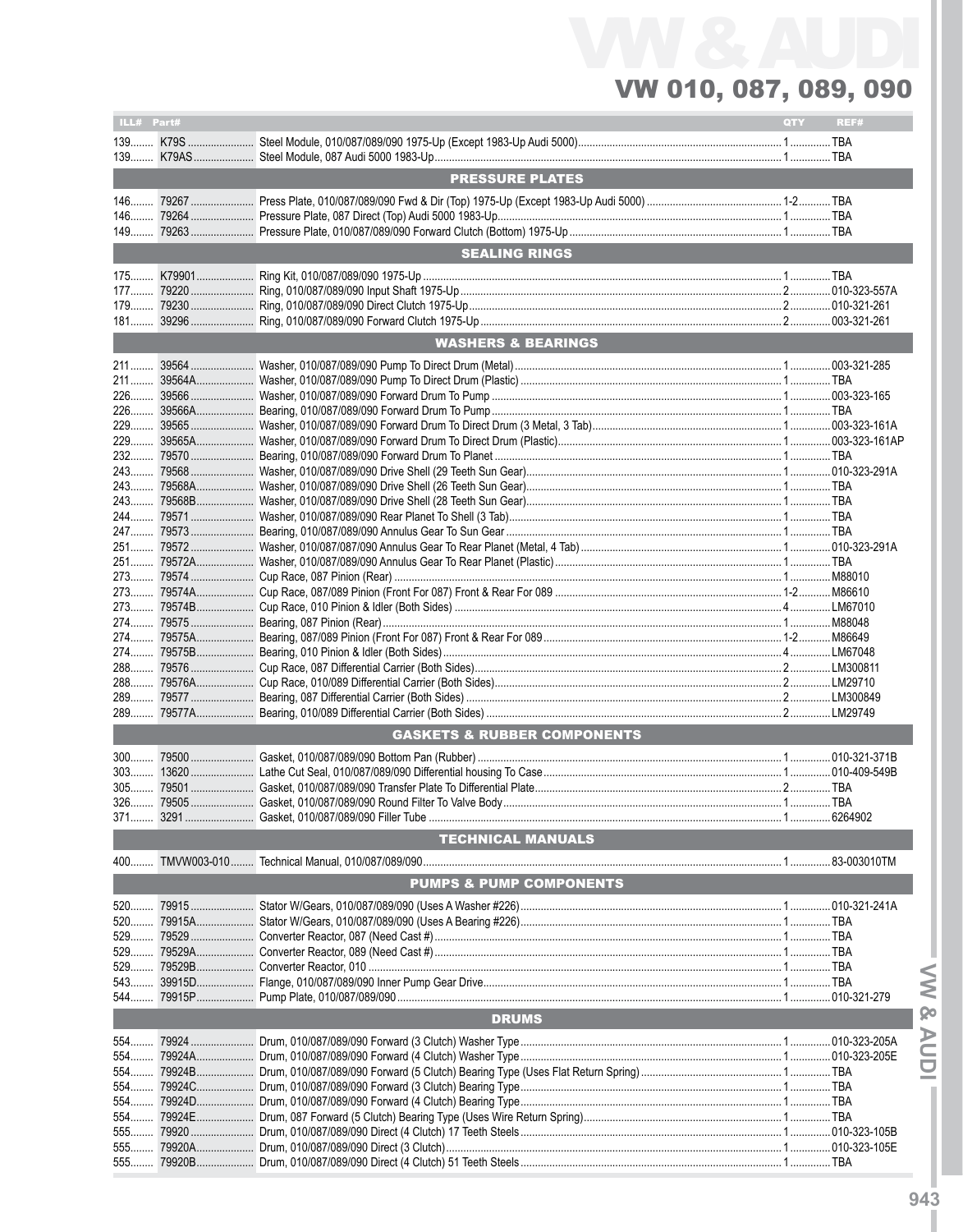| ILL# Part#   |                                                 | QTY | REF# |
|--------------|-------------------------------------------------|-----|------|
|              |                                                 |     |      |
|              | PLANETS, RING GEARS, SUN GEARS & SHELLS         |     |      |
|              |                                                 |     |      |
|              |                                                 |     |      |
|              |                                                 |     |      |
|              |                                                 |     |      |
|              |                                                 |     |      |
| 584          |                                                 |     |      |
|              |                                                 |     |      |
|              |                                                 |     |      |
|              |                                                 |     |      |
|              |                                                 |     |      |
| 594          |                                                 |     |      |
|              |                                                 |     |      |
|              |                                                 |     |      |
|              |                                                 |     |      |
|              |                                                 |     |      |
|              |                                                 |     |      |
|              |                                                 |     |      |
|              |                                                 |     |      |
| $622$        |                                                 |     |      |
|              | <b>SPRAGS &amp; ONE WAY CLUTCHES</b>            |     |      |
|              |                                                 |     |      |
|              |                                                 |     |      |
|              |                                                 |     |      |
|              |                                                 |     |      |
|              |                                                 |     |      |
|              |                                                 |     |      |
|              | <b>SHAFTS &amp; GOVERNORS</b>                   |     |      |
|              |                                                 |     |      |
|              |                                                 |     |      |
|              |                                                 |     |      |
|              |                                                 |     |      |
|              |                                                 |     |      |
|              |                                                 |     |      |
|              |                                                 |     |      |
|              |                                                 |     |      |
|              |                                                 |     |      |
|              |                                                 |     |      |
|              |                                                 |     |      |
|              |                                                 |     |      |
|              |                                                 |     |      |
| 680          |                                                 |     |      |
|              |                                                 |     |      |
| 680          |                                                 |     |      |
|              | <b>VALVE BODIES (DACCO VB#)</b>                 |     |      |
|              |                                                 |     |      |
| $740$        |                                                 |     |      |
|              | <b>VALVE BODIES</b>                             |     |      |
|              |                                                 |     |      |
|              |                                                 |     |      |
| 740          |                                                 |     |      |
|              |                                                 |     |      |
| 740<br>$740$ |                                                 |     |      |
|              |                                                 |     |      |
|              | <b>CASES &amp; PANS</b>                         |     |      |
|              |                                                 |     |      |
| 760          |                                                 |     |      |
| 760.         |                                                 |     |      |
| 765          |                                                 |     |      |
|              |                                                 |     |      |
|              | <b>SERVOS, ACCUMULATORS &amp; MISCELLANEOUS</b> |     |      |
|              |                                                 |     |      |
|              |                                                 |     |      |
| $906$        |                                                 |     |      |